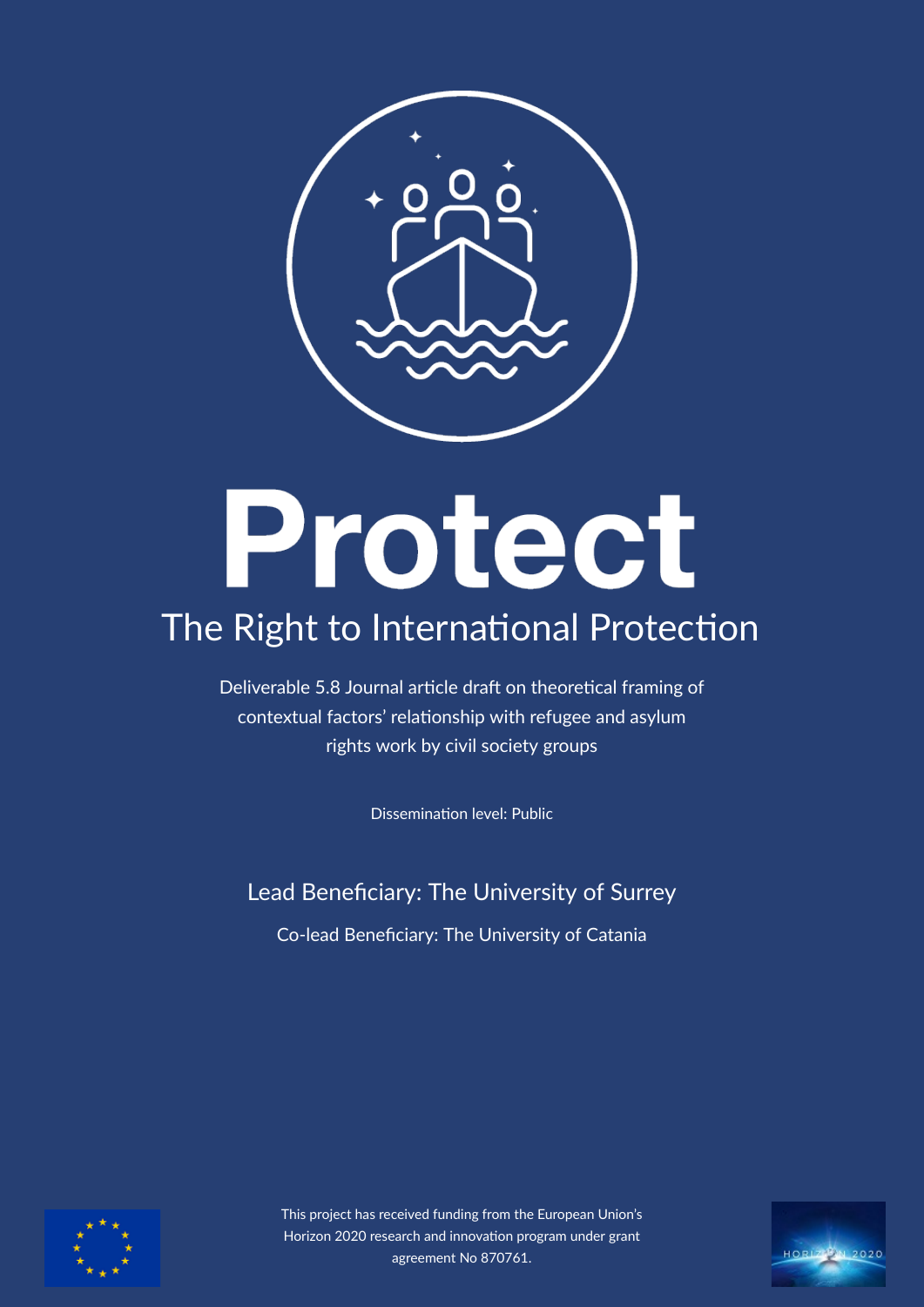

#### PROTECT DELIVERABLE No. D5.8

Published by the PROTECT Consortium.

Copyright © 2021 by Simon Usherwood and the PROTECT Consortium.

All rights reserved.

#### PROTECT CONSORTIUM

The PROTECT Consortium publishes original research on international refugee protection. The Consortium is composed of:

University of Bergen, University of Catania, Ghent University, Giessen University, Ljubljana University, Lund University, Open University (London), Queen Mary University (London), University of Surrey, University of Stuttgart, Ryerson University (Toronto), University of Witwatersrand (Johannesburg),

To cite this publication:

Usherwood, Simon (2021). From cleavages to facts on the ground: A conceptualisation of the work of civil society organisations on matters of refugee and migration policy. PROTECT Deliverable no. D5.8. Bergen: PROTECT Consortium.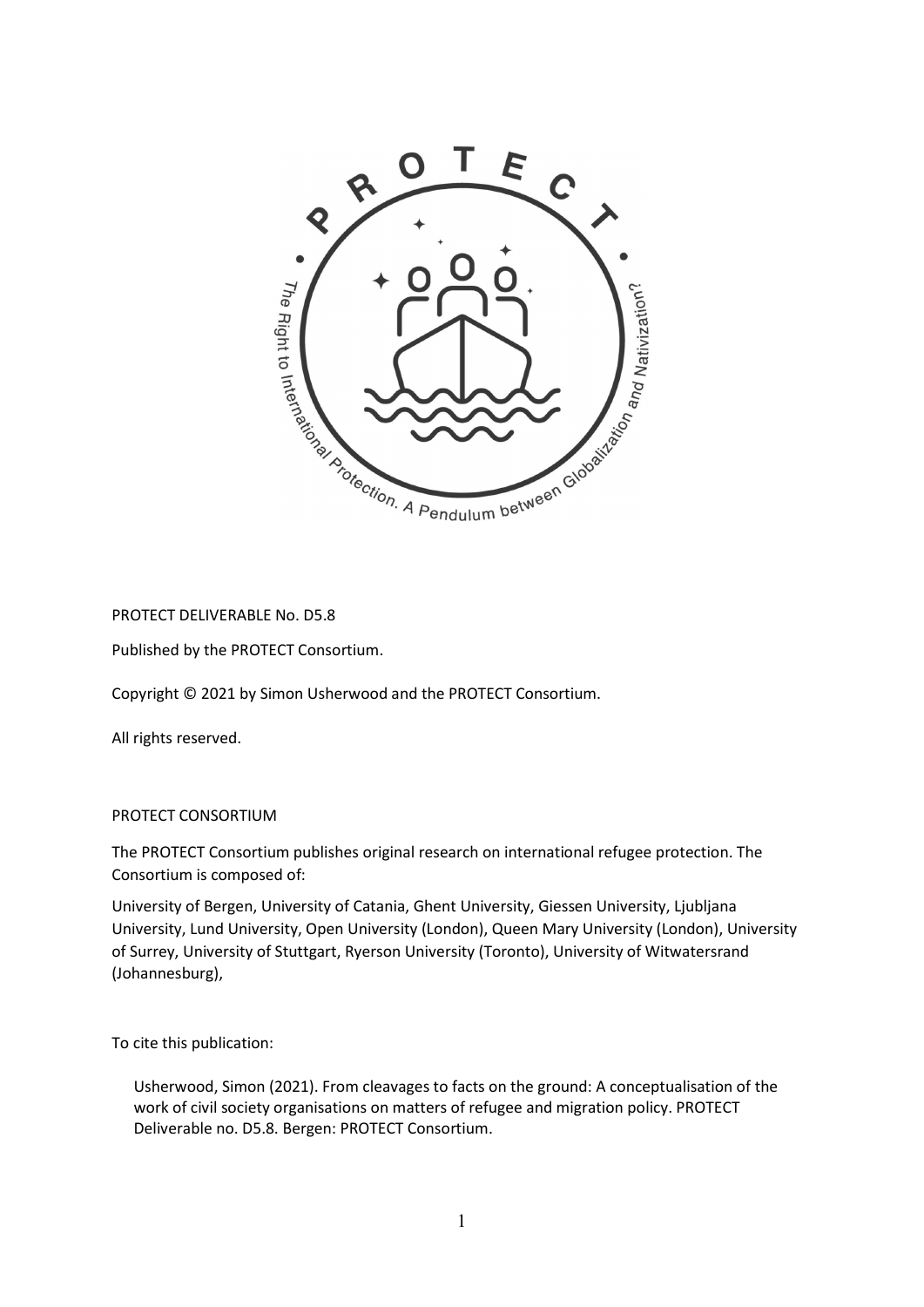## D5.8 Journal article draft on theoretical framing of contextual factors' relationship with refugee and asylum rights work by civil society groups

Simon Usherwood, Open University/University of Surrey

## From cleavages to facts on the ground: A conceptualisation of the work of civil society organisations on matters of refugee and migration policy

Simon Usherwood, Open University/University of Surrey

#### Abstract:

Civil society organisations (CSOs) represent a key part of the political landscape surrounding refugee policy: as highly flexible bodies, they are able to fill more effectively the gap between the formal political institutions of the state and international society and the lived experience of refugees on the ground. However, despite growing interest in these organisations, there has not been an attempt to model a comprehensive framework of how the wider political and social debate about refugee policy has translated into the pattern and nature of CSOs. This paper offers such a framework, drawing on Sicakkan's (2021) cleavage model, as operationalised through political opportunity structures. It highlights a number of expected elements in both transnational and national CSO activity that will form the basis for on-going research.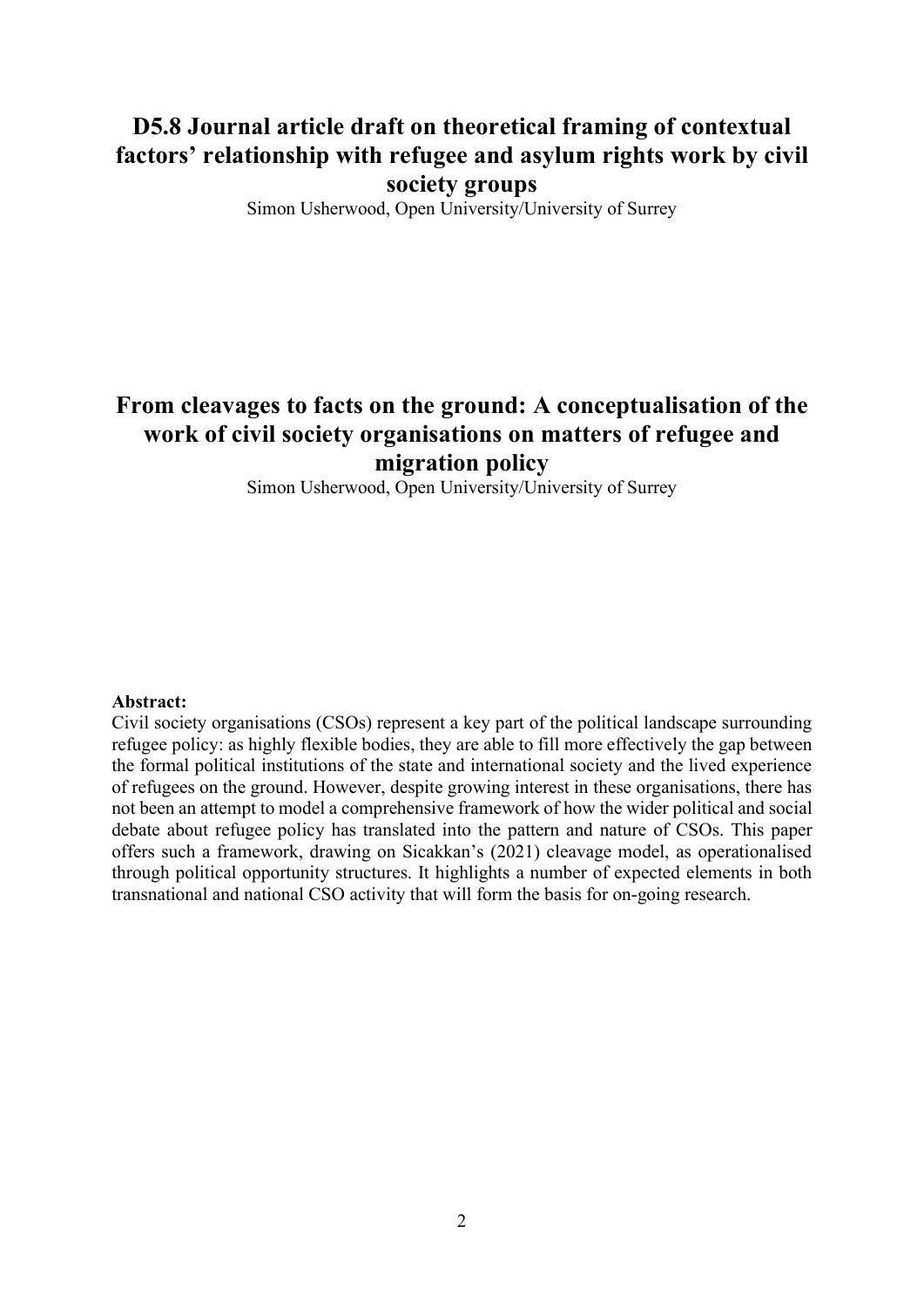#### 1. Introduction

Refugee policy has been a central concern of the European Union (EU) since the events of 2015, when very large numbers of refugees entered its territory with relatively little control, placing the post-Cold War framework of managing asylum and integration under considerable duress. This so-called refugee crisis not only resulted in radical overhauls of EU policy, but also brought the issue to the political foreground in many countries. In many cases, the crisis represented a moment when the formal structures of the state found that they were ill-adapted to dealing with the situation, either in terms of managing those refugees or of managing the public debate that their arrival prompted: this applied not only to government ministries and agencies, but also to the party political system.

The outcome of this gap was to stimulate a considerable growth in the role of civil society organisations (CSOs). This broad, heterogenous group included not only those working to provide direct humanitarian support to refugees or trying to deal with the challenges that refugees faced in finding secure and constructive situations within their host countries, but also organisations trying to shape media and political debates to suit their preferred model of refugee policy and those whose interest might be driven by secondary concerns. Put differently, while much work has focused on CSOs as agents of pro-refugee activity (e.g. Feischmidt *et al* 2019; Larruina et al 2019; Pries 2016), this paper considers CSOs as reflections of wider social currents and divisions around refugees and refugee policy, as capable of seeking to limit or remove refugees from a country as they are of trying to help them become part of it. In so doing, it highlights the potential of CSOs to be enabling or constraining agents in the general development and practice of refugee and migration policy.

CSOs have evidently played a role within and around refugee policy prior to 2015, but the latest period has underlined the need to have an understanding of how and why such organisations work in the way that they do. To showcase just two major examples, most of the support infrastructure for the big growth of informal camps near Calais in northern France was provided by a broad coalition of international, and hyper-local CSOs (Refugees Rights Europe 2018), while an extensive roster of rescue ships and aircraft run by CSOs have operated in the Mediterranean since 2015 (EUFRA 2020). In particular, it is important to consider how the general cleavages of political and social attitudes towards refugees translated into organised action beyond the state or the international system, for the simple reason that CSOs are – by their nature – more likely to be pure expressions of such cleavages, given the relative lack of constraints about their form or purpose. If state bodies are products of - and agents in perpetuating - the social compromises needed to govern, then CSOs operate in the spaces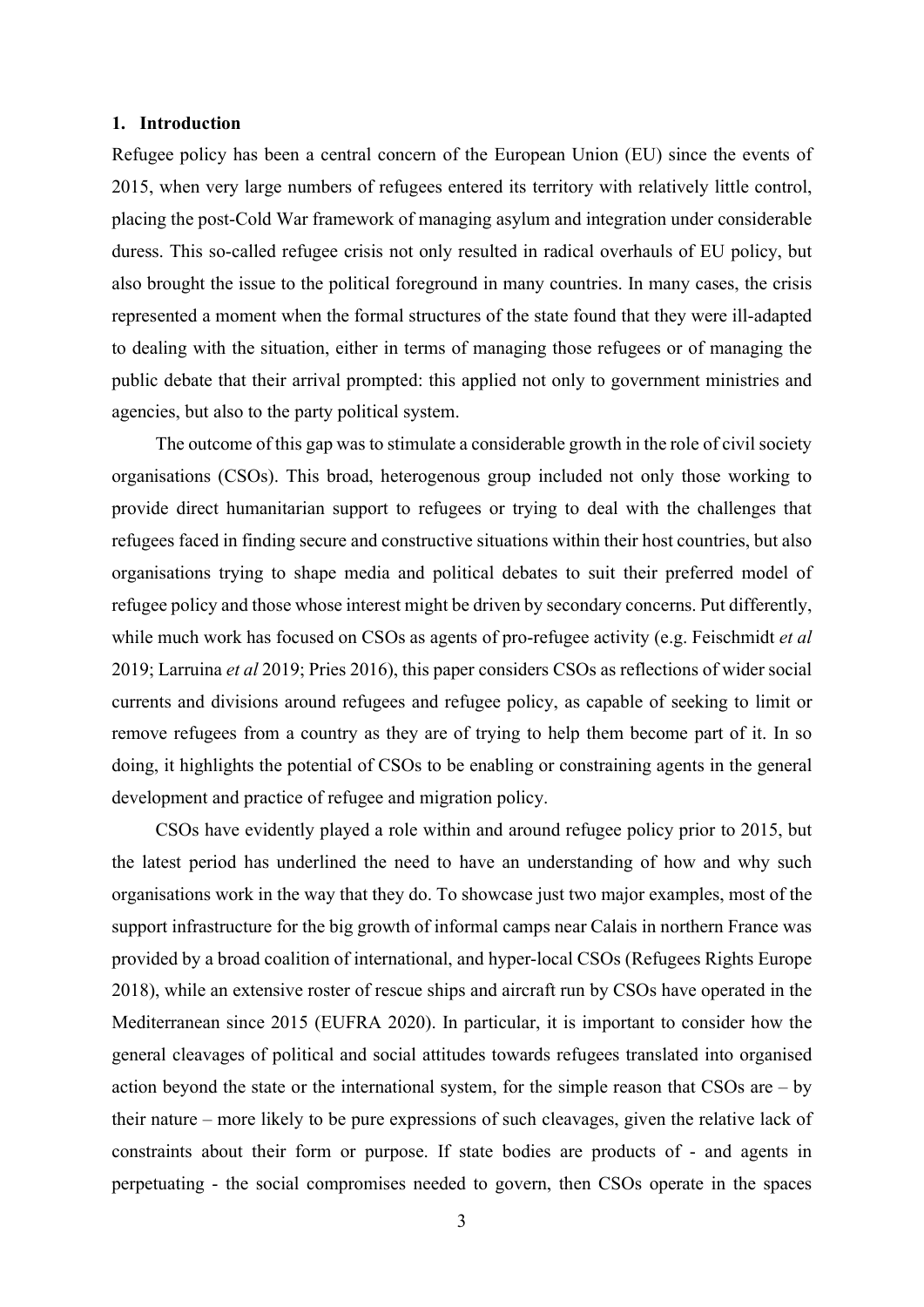around these bodies as (relatively) specialised and narrow expressions of the different voices that form society. That narrowness of outlook is coupled to the possibility of highly specialised actions and a relative lack of need to consider the interests of those beyond the immediate constituency to generate a landscape of organised individuals that marries their bottom-up interests with the incentives generated by the formal political system.

This intermediary role of CSOs – between society and the formal political sphere – requires a framework of analysis that allows for the integration of both sides of this equation. The solution proposed here is a combination of a parsimonious model of social cleavages, as articulated by Sicakkan (2021: also Sicakkan & Atak 2021), with a conventional reading of political opportunity structures. The former provides the initial impetus to individuals to mobilise and then organise into groups, while the latter conditions their choices about how best to achieve their objectives. Their combination offers not only a testable set of predictions for future research, but also demonstrates the potential of the cleavage model to improve understanding of refugee policy development and the politics of refugee policy more generally. Equally importantly, it offers an approach to the development of CSOs in other areas that allows researchers to consider the totality of civil society action, rather than just that of hyperpartisan advocates. Such a holistic model is of value not only to academics but also to practitioners and politicians who might otherwise see only part of the environment in which they have to operate, so missing opportunities of their own to achieve their policy objectives: better understanding can be a pathway to better policy-making and -implementation.

The paper starts with an overview of both political opportunity structures and the cleavage model, before elaborating a model of CSO group formation, objectives and activity at both the transnational and the national level.

#### 2. Political opportunities, cleavages and civil society organisations

Civil society organisations are usefully understood through the prism for political opportunity structures for a number of reasons. Most importantly among these is the notion underpinning civil society itself; as a relatively unstructured space for inter-personal activity. Its boundaries are defined by their opposition to both the personal world of the individual and the formal architecture of political and social institutions, rather than by any intrinsic and internal form. This tableau is one on which individuals can chose whether and how to perform collective activities, including those of a political nature. As such, it becomes necessary to consider what motivations, incentives and barriers these individuals face as they turn their sensitisation into mobilisation and action.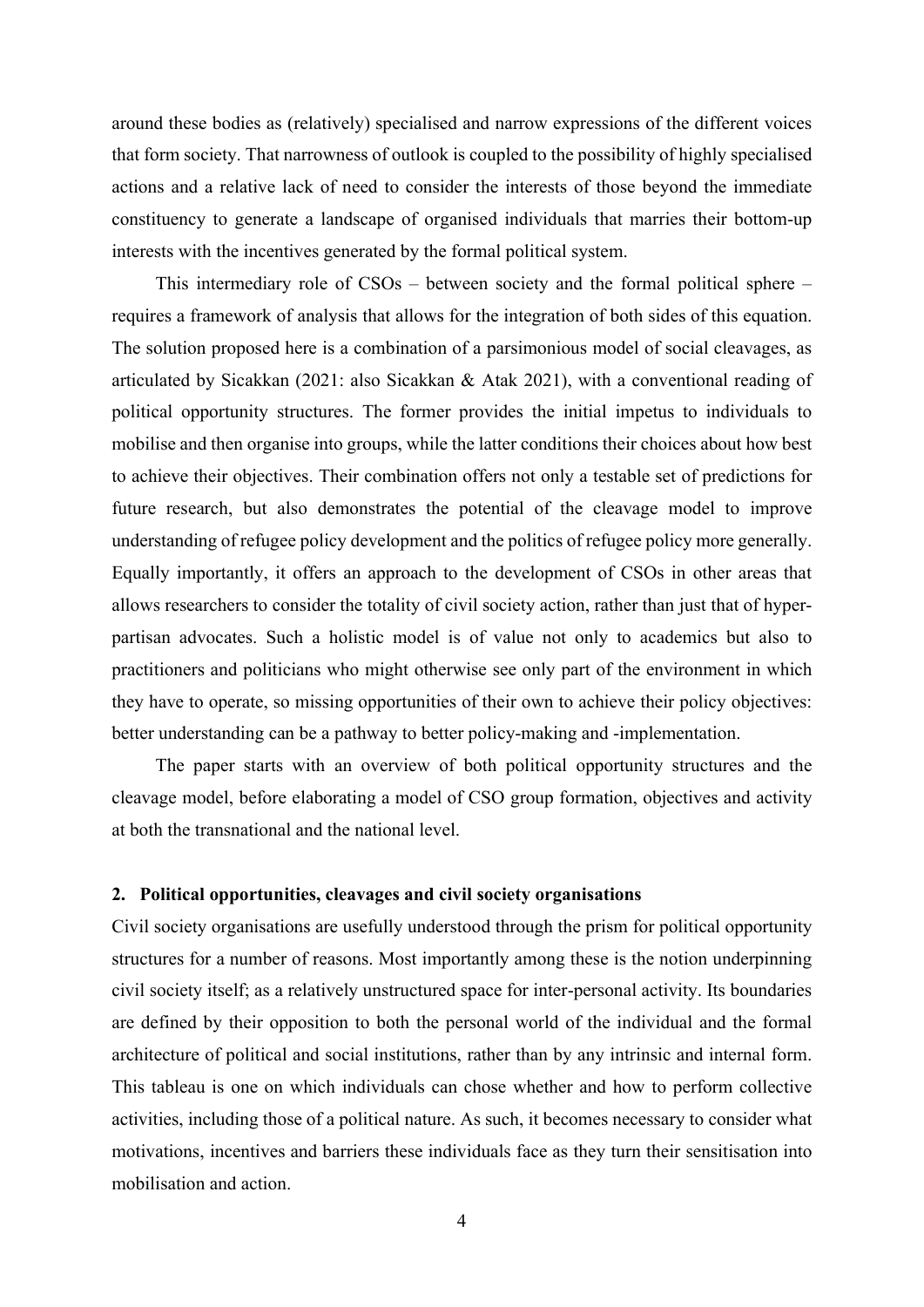If we treat CSOs therefore as organic expressions of individual and collective interests, then we also have to recognise that the relevant factors can be either exogenous or endogenous. Kitschelt's work on protest movements (1986) drew primarily on exogenous factors, relating to the political and party systems and the degree of 'openness' to new actors and inputs, pointing out the need to place groups within wider contexts. However, this did not properly accommodate a second school that worked from the exogenous understandings and preferences of individuals and groups (e.g Tarrow 1998). Despite the obvious connection between the two – namely that exogenous opportunity structures need to be recognised as such (cf. Princen  $\&$ Kerremans 2008) – there remains a tension between the two approaches that persists (see Benford and Snow 2000 for a useful overview).

Equally problematic has been the concept-stretching that opportunity structure approaches have undergone, not least as both schools tended to confound structural and contingent factors: at some level, everything risks been characterised as an opportunity structure or a structured representation of interest, reducing the ability to draw out what is most salient (Rootes 1999). It has only been more recently that researchers have managed to rein in this problem, as with Arzheimer & Carter's (2006, 2009) work mixing individual-level data and political opportunity structures: these latter variables are further broken down into longterm institutional, medium-term party political and short-term contextual dimensions, in order to try and discern their relative weights and impacts. Aware of the challenges that are present, this paper takes a circumscribed approach to the political opportunity structures that will be used to generate the model.

#### 2.1 Endogenous factors: A cleavage model of the right to international protection

The conceptualisation of cleavages around attitudes towards international protection works from the basis of the existence of a wider set of "structural, resilient, and mutually reinforcing conflicts, contestations, and collaborations between political actors over a web of global political issues" (Sicakkan 2021: p5). These high-level cleavages mark out the dimensions of political and policy debate and argument through their articulation of profoundly different world views, grounded in their varying understandings of the relative position of the nationstate with social and political life (see also Hooghe & Marks 2018).

As much as such cleavages operate in general terms, so too do they translate down into more specific areas of policy: indeed, it could be argued that it is in their manifestation at such levels that cleavages gain the substance and tractability that truly embeds them within the political sphere. This is nowhere more obvious than in the field of international migration,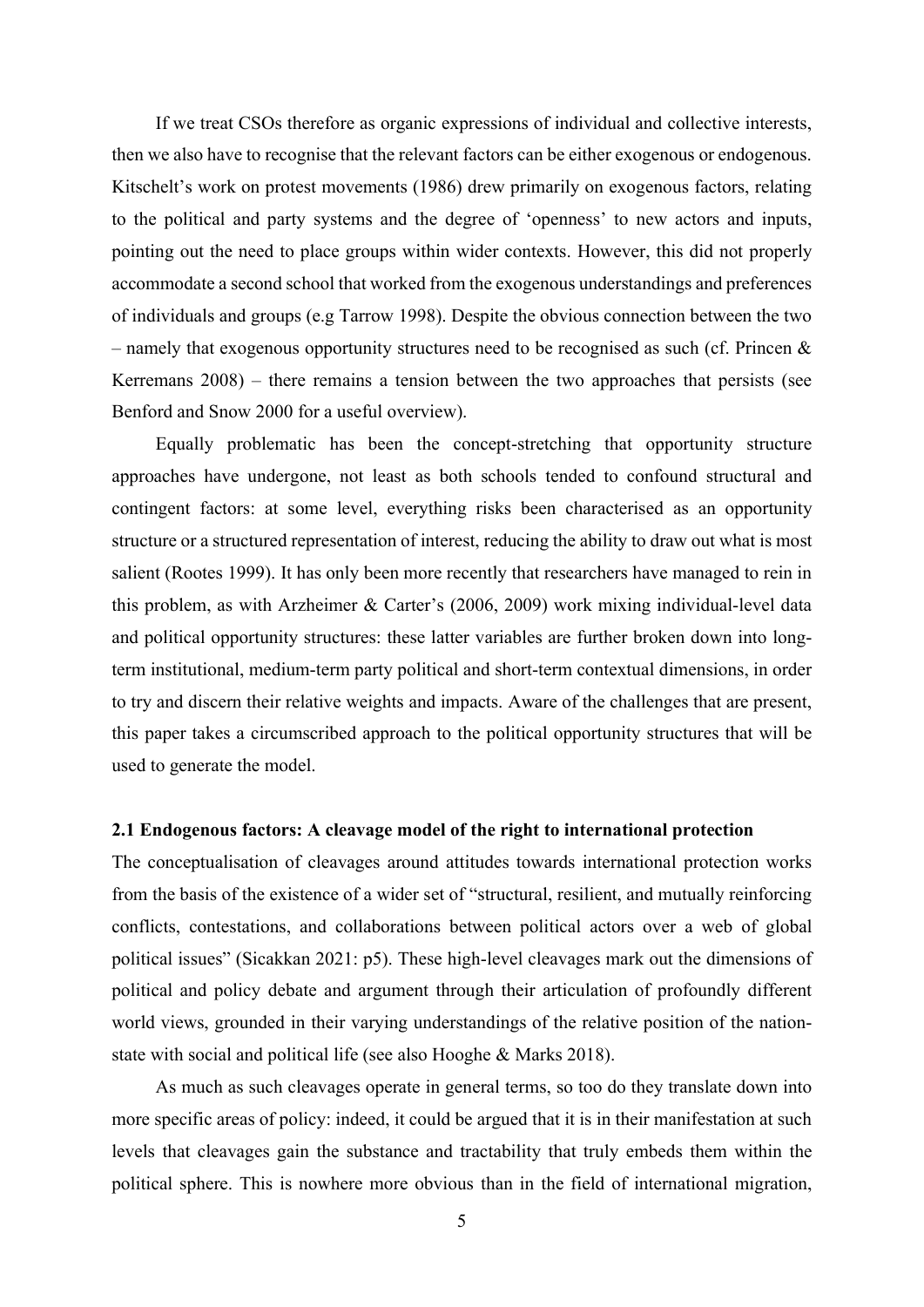given the conjoining of states' territoriality and the status of individuals as they cross borders. The relationship between states and individuals speaks both to the nature of national community and identity and to the extent to which states hold obligations to an international order or norms.

In practical terms, this points to four main groups that cleavages separate out (Sicakkan 2021, Sicakkan & Atak 2021). Nativists focus exclusively on the protection of existing members of their national community and see no role – or even need – for international protection, since obligations stop at the metaphorical water's edge. Nation-statists are potentially more open to notions of universal human rights and/or the protection of refugees, but still place primacy on their own state's freedom to operationalise those as they see best: international protection is at most an idea, rather than a set of obligatory requirements. A third group, regionalists, are willing to work beyond national borders to create local systems of governance, often reflecting an understanding of the limits of what any one state can achieve: in part this is about sincere concern for human rights but is also a vehicle of realpolitik. Even the final group – globalists – with their desire for an internationalised and globalised system of protection are not always driven by a reification of human rights as an inescapable and fundamental duty for all (although that view is also present): it can also be a function of a failure of alternative policies to manage particular situations, such as massive inflows of refugees.

What is most relevant here is the conceptualisation of refugees (and migrants more generally) relative to whatever status quo applies and the imperatives that it creates for action. If we accept that these cleavages apply as much to individuals and organisations as much as they do to states, then we might expect there to be a differentiation in the salience of international protection between the four groups. Whereas globalists might be expected to treat this as a core issue and manifestation of their understanding of the world, and so to see action as a moral duty, the more pragmatic approach of regionalists and nation-statists would not create the same imperatives to action. By contrast, nativists might only consider action necessary to the extent that it defends the integrity of the domestic community.

This also carries potential implications for the object of action. The othering of refugees by nativists suggests that those holding such views will seek to concentrate their defensive work on those social and political structures that might be affected by refugees, rather than the refugees themselves. Likewise, the duty of globalists will produce an incentive to work with and support refugees, wherever they might be located, as well as working to adjust local, national and international structures of governance to embed the imperatives that they consider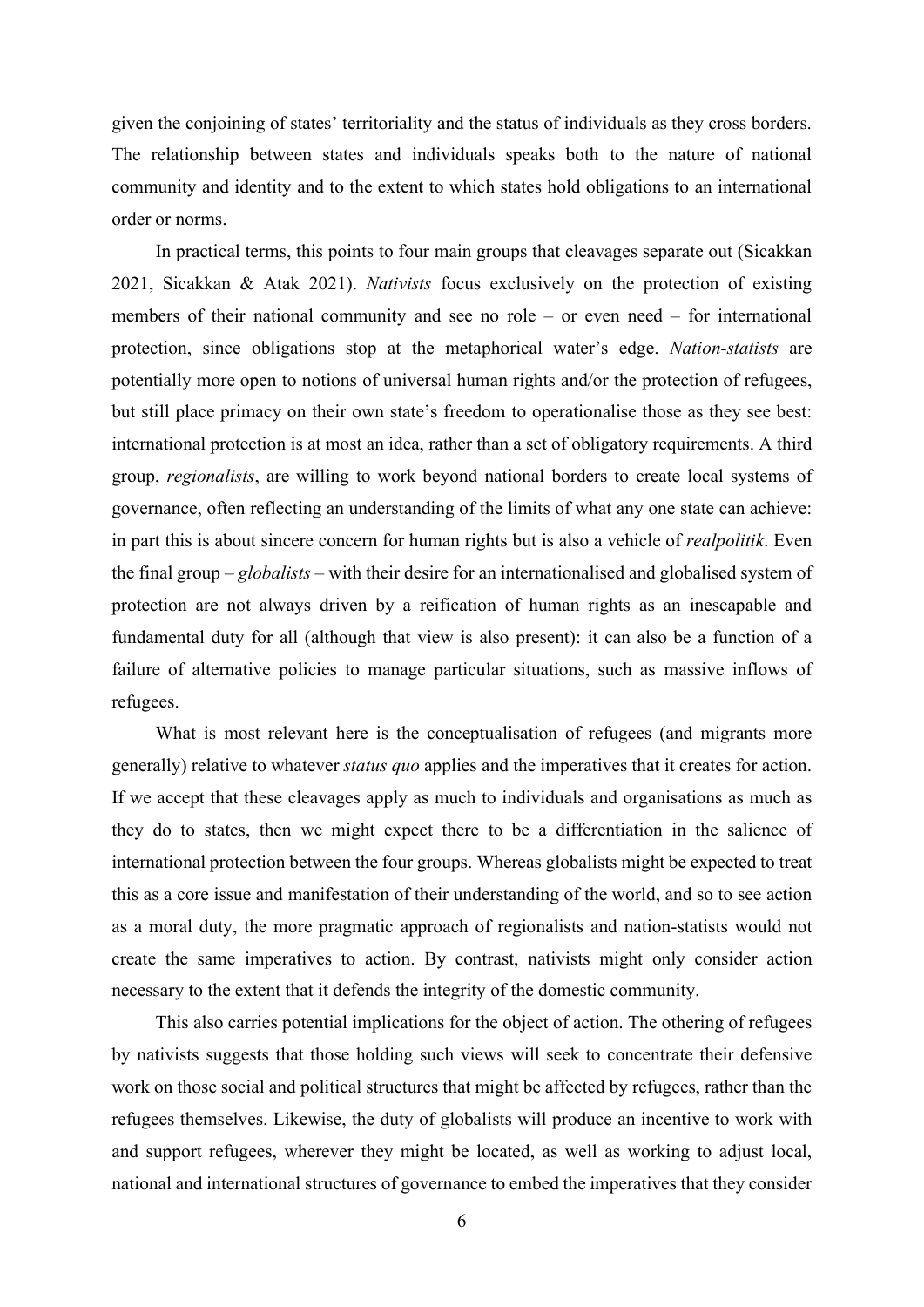so central. Nation-statists and regionalists sit between these two positions, respectively looking to shape national and regional responses and the support of refugees within them, albeit with less moral obligation than found in globalists.

The pattern that the cleavages approach opens up is one of a diverse set of incentives to action for individuals and organisations, underpinned by deeply contrasting understandings of the nature of refugees and the obligations of others towards them. In the current context of CSO action, this is an essential first step in building a model, since it is such understandings that inform the formation and operation of all groups within civil society. The second step is to then marry this to the matter of opportunity structures.

#### 2.2 Exogenous factors: the formal political system of states

As a second stage of the political opportunity structure approach, the focus moves outside of CSOs to the structure of the relevant formal political system, coming back to Kitschelt's original ideas. The logic for this exogenous focus is grounded in three main factors. Firstly, the formal political systems of states play a central role in migration policy generally and refugee policy specifically. The connection of these domains to fundamental questions of state preference and operation means that whatever the ideological disposition of that state there will be a resultant programme of policy and a political and legal labelling of those individuals moving across borders. Seen in this light, state structures and their actions become unavoidable elements for those within civil society seeking to translate their own preferences or dispositions into action. Secondly, and running on from the previous point, the necessity of effective interaction with formal state structures means that the impact of the latter's degree of openness to civil society activity will have a significant impact. Openness here is understood to relate to the extent to which the formal political system reflects social interests or public demands (for example, through a proportional electoral system or a parliamentary form of government). Finally, the unavoidably transnational nature of migration and refugees means that CSOs working in this area are liable to be exposed to an international system that is often misaligned or even opposed to individual state actions. However, that system is still poorly defined and mainly driven by states' work, either unilaterally or in international fora (see Betts & Milner 2019), thus paradoxically reinforcing the centrality of national political systems in the operation of CSOs.

This suggests that the formal political system(s) that a CSO encounters will create a number of incentives or disincentives. Most obviously, the higher the density of such formal systems, the greater the chance of crowding out civil society activity: even if a structure does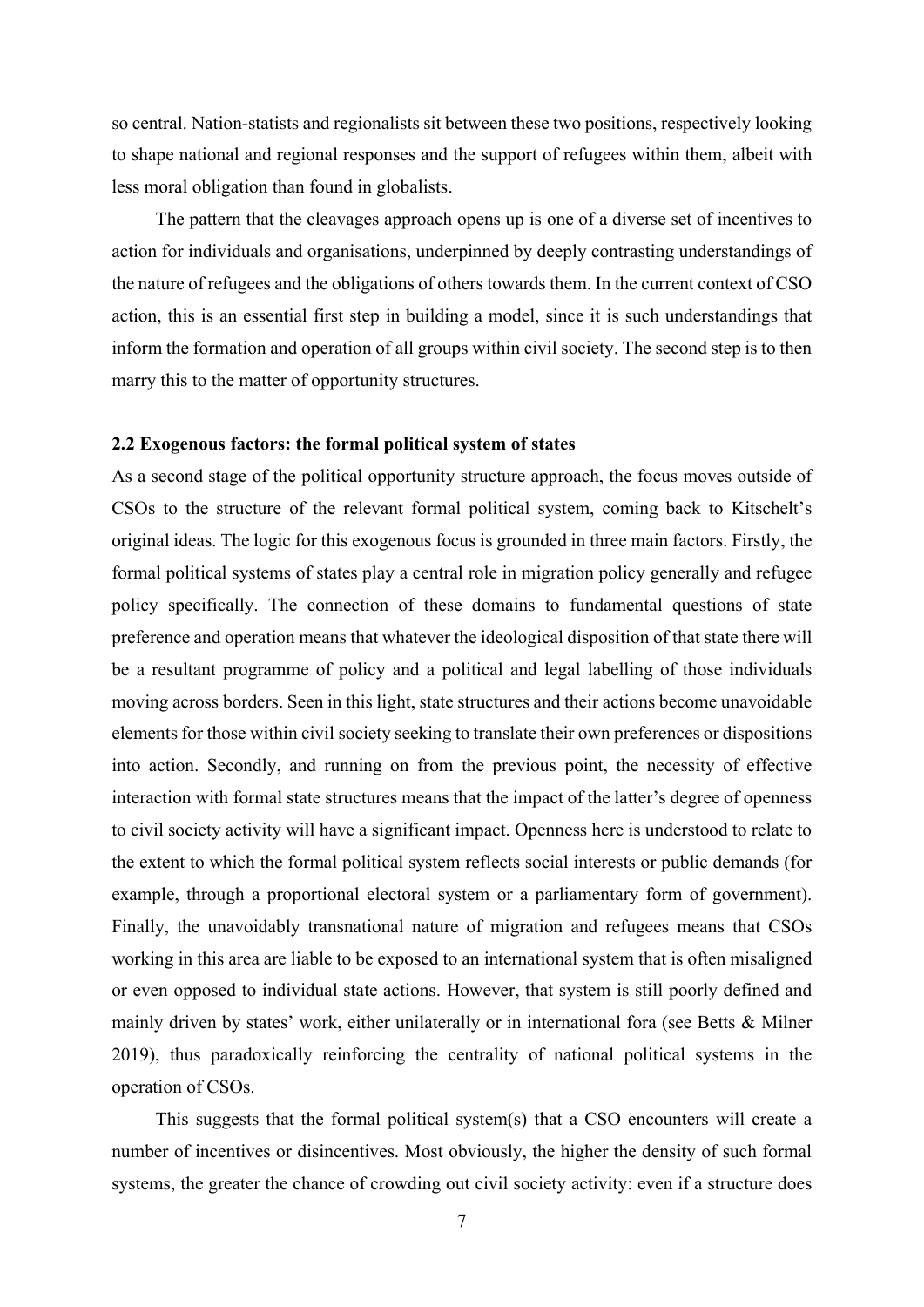not quite meet the needs of a putative CSO grouping, its very existence will act as more of a barrier to mobilisation than would an equivalent situation where no structure existed. As noted above, if we assume that cleavages generate clear incentives to act, then inaction by others can be a strong rationale for mobilising. As more political actors become active – especially if they have the weight of the state behind them – so the opportunity to pick easy successes is reduced.

Likewise, the degree of formal state activity will also likely have an impact on the nature of CSO activity. Broadly speaking, there will be a differentiation in that activity between working directly with migrants and refugees (e.g. to provide emergency support) and working to change national public policy on migration and refugees. While the latter will be a constant opportunity, given the previously-discussed necessity of such policy to all states, the former is likely to be much more conditional: state policy might be very minimal in its effects on refugees and migrants, either by preference or by capacity, leaving much more space for CSOs to operate. Note, this distinction might become more blurred at local levels, when CSOs engage with local authorities who will typically have a much closer connection between their policy choices and their material actions.

Finally, the responsiveness of formal systems to changing situations will impact CSO mobilisation and activity. The grounding of state structures in legal and political frameworks potentially makes them less able to adapt to novel requirements, such as marked changes in the volume and nature of migrants and/or refugees. Where that adaptability produces gaps in state provision, then CSOs will have opportunity to step in as they make use of their more specialised and narrow focus.

The interaction of the exogenous preferences linked to cleavages and the endogenous constraints and opportunities created by national formal political systems produces a parsimonious set of factors that allow for a theoretical modelling of CSO mobilisation and activity in the field of refugee and migration policy. The former points up what groups might want to achieve, while the latter conditions how (and indeed whether) they attempt this. This offers up a number of anticipated patterns of CSO activity at both the national and the transnational level.

#### 3. A model of the pattern of CSO activity

There are three main clusters to the model of the pattern of CSO activity regarding migration and refugee policy: the space for the existence of CSOs; the profile of the preferences they will exhibit, and; the range of activities they will undertake. In each case, there is a necessary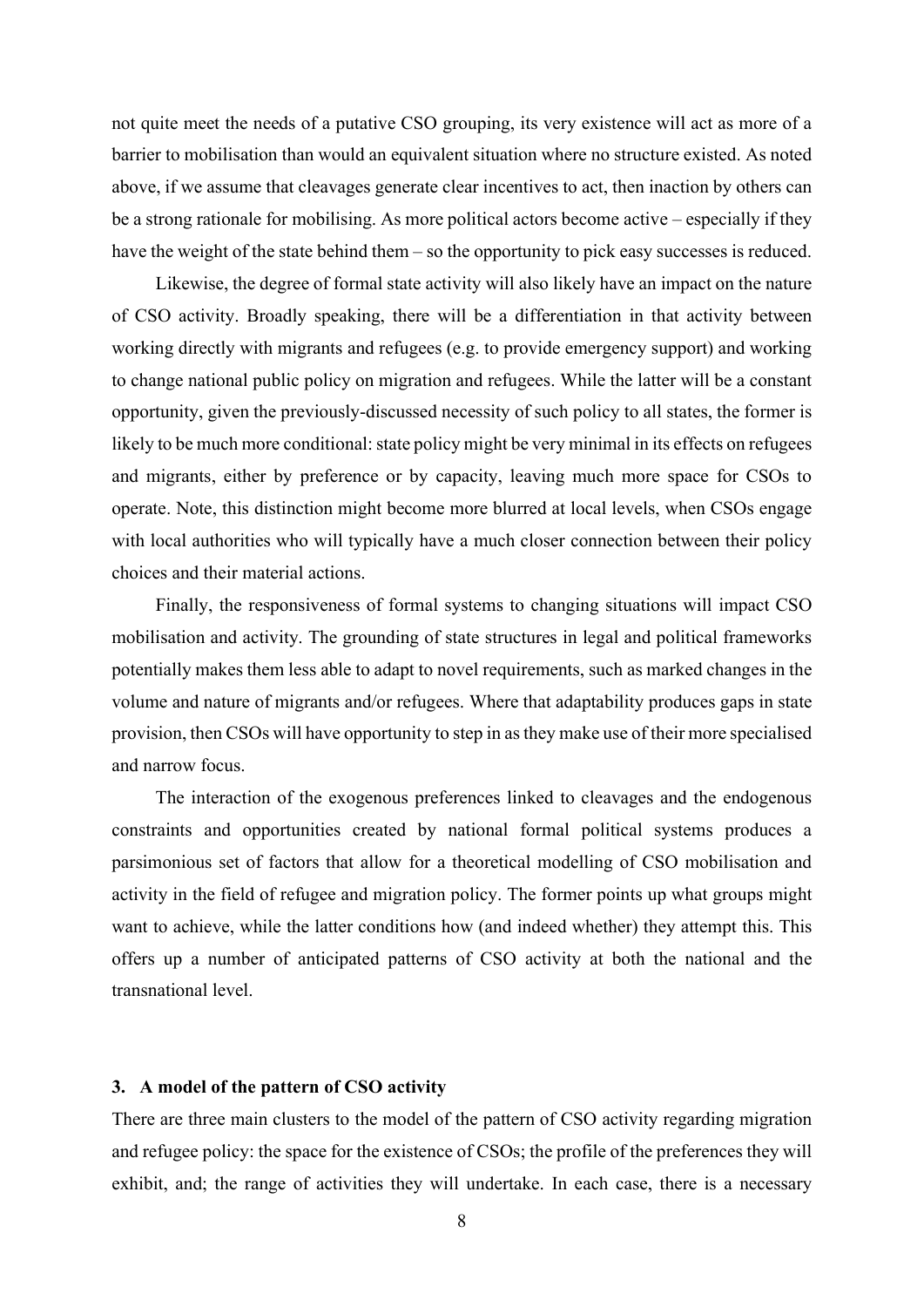blending of the exogenous and endogenous factors, which should be seen a co-constitutive, rather than as hierarchical. This matters insofar as the specific and individual interactions between political opportunities and cleavage-based preferences will be unique: circumstance might produce outcomes that divergence from the general pattern suggested here. As a result, the model outlined here focuses on making relative predictions, rather than absolute ones.

The starting point for the model has to be the space within which CSOs can form and operate: by definition, without such spaces the capacity for CSOs to overcome barriers to formation is very limited, especially when the CSO's resources are in a latent state. Therefore, a first anticipation of the model is that CSOs will be relatively more common in political spaces when formal political structures are less present. This can be operationalised in a number of ways, starting with the expectation that CSOs will be disproportionately found in transnational spaces than national ones, given the previously-discuss weakness of the international order in this field. Again, we underline the observation that migration and refugee policy necessarily involve activity across national borders, but that in absence of a highly formalised system for managing that activity, the opportunity for CSOs to fill the gap will be substantial. Even in the case of the EU, as the world's only regionalised system of international management, the capacity limitations of that body as compared to its member states will still result in a differential incentive, and may even increase it if CSOs consider the EU more amendable to lobbying activity.

Similarly, those states with relatively thin formal political systems in place for migration and/or refugee work would be expected to have more CSOs present than those states with more articulated infrastructures. The reason for thin formal systems might vary but the outcome would be the same: a state with a generally low capacity for formal activity would be functionally equivalent to one where the requirements for formal activity on migration and/or refugees has changed markedly, albeit the latter case would be more temporary than the former. In the former case, CSOs might become semi-permanent fixtures in the broader institutional landscape – as found in various countries of transmission or transit – while in the latter, they may only exist in the window of a mismatch between supply and demand. Such mismatches should be generally considered to be triggers for CSO mobilisation and provide a more temporal focus for understanding the overall CSO pattern of operation. To take an obvious example, the events of 2015 provided a significant shock to the formal system of European management, creating multiple points of opportunity for CSO mobilisation across the continent, some more long-standing than others. Likewise, the Covid pandemic has been a significant drain on state resources, opening up potential for CSOs to (re)occupy meaningful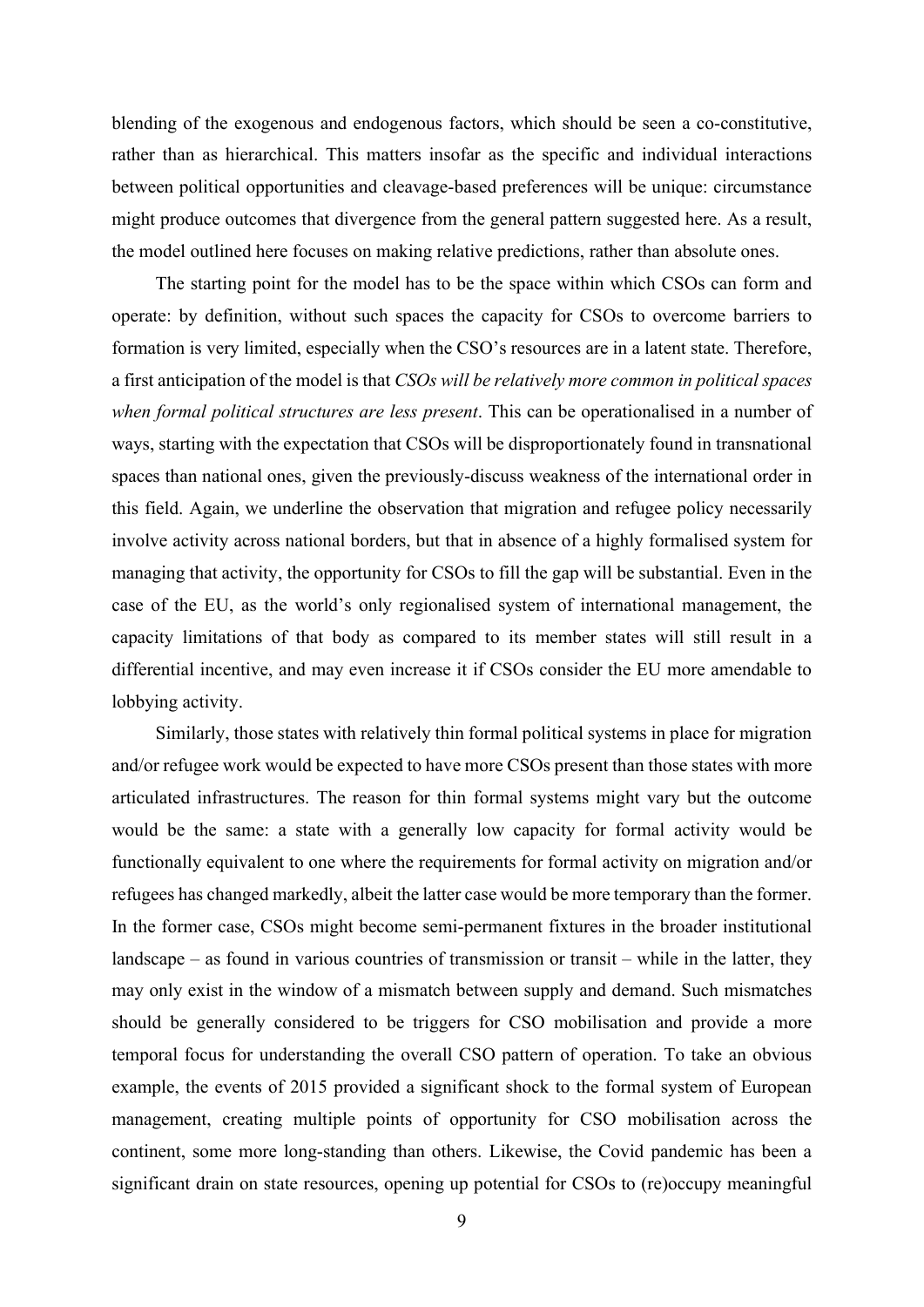positions in handling matters relating to refugees and migration. Pre-existing transnational CSOs might be better placed to pick up some of the immediate mismatch, and generally to respond to crisis points, but there will be more local mobilisation over time.

More open to discussion is the effect of general state openness to civil society. Pluralist systems might be expected to operate within a relative rich environment of CSOs, pulling them into relationships with the formal architecture at various points and to differing degrees. Those states with authoritarian tendencies would stand in distinction to this, being willing to control the extent of civil society action, especially if it goes against state policy. However, it is in the intermediate category between these poles that uncertainty operates: weak pluralist systems might dislike CSO activity, but lack the means or desire to act on closing down their formation or operation. Therefore, while there should be a negative correlation between openness and the extent of CSO activity, this might only be robustly so at the extremes of the openness scale.

The anticipations around the relative opportunity space for mobilisation also play into the second element of the model: preferences. Those CSOs operating at the transnational level will be overwhelmingly characterised by globalist and regionalist policy positions, reflecting their belief that action at the transnational level is a moral or legal imperative: by definition, nation-statists or nativists will see minimal reason to concern themselves with activity beyond their borders, expect in certain very specific and bounded cases (such as the support of diasporas): as long as migration is managing up to and including national borders, then there is little need to develop standing arrangements with other parts of the world.

At the national level, the picture is more mixed. In states where the formal political discourse around migration and refugees tends towards the nativist or nation-statist, then CSOs that act in these domains might tend towards being more regionalist or globalist, for the reason that the state discourse will translate into less formal political activity. More particularly, while such states might have management systems at borders to reduce or block those entering the country, they may do little to meet the needs of those who are successful in gaining access, so providing space for CSOs to step in. This is somewhat different from the capacity point made above, in that it reflects a set of preferences rather than one of objective ability to provide formal activity. As a result, it might also occur that in states that have strongly globalist or regionalist discourses and policies, those CSOs that concern themselves with migration will be more likely to represent nativist or nation-statist views. In all cases, the presence or absence of sympathetic and resonant voices within formal political spaces – party politics, parliaments, the media – should not have clear impact on the relative weight of preferences: CSOs can be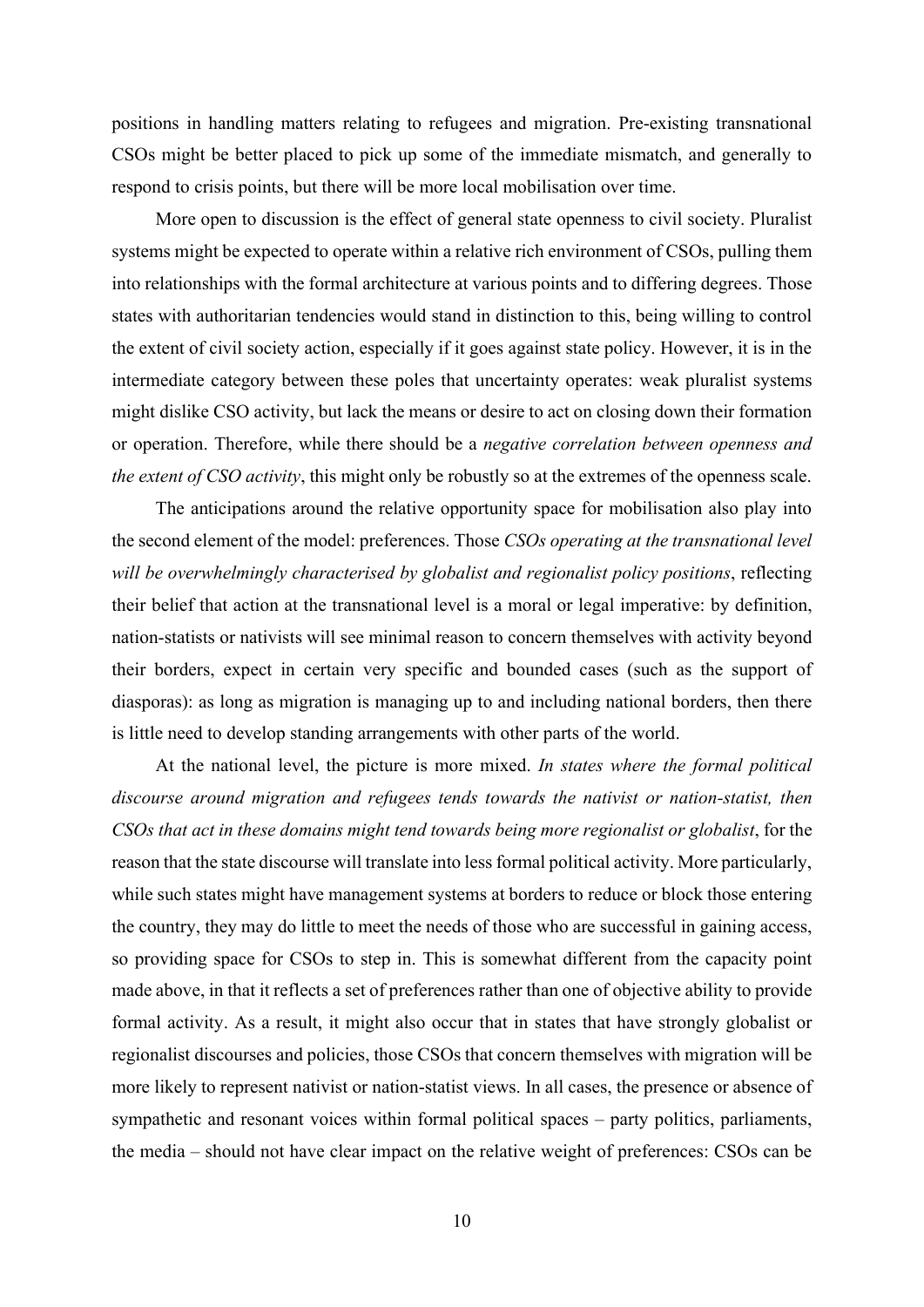both substitutes for, and reinforcers of, formal political action so any a priori assumption about the effect of CSO mobilisation or preference structure cannot be made on that basis.

Evidently, CSO preferences will also shape the activities they undertake. In the most general terms, globalist and regionalist CSOs will be much more likely to undertake work directly with migrants and refugees than nativists. Globalists and regionalists will have a particular focus on helping those in vulnerable positions, in line with their moral or legal obligations (respectively) towards refugees and migrants: the strength of such obligations will be relatively unaffected by events such as Covid. On the other side, nation-statist groups will be somewhat differentiated from nativists, given the non-exclusive notion of community that the former hold, with its attendant sense of charity (Sicakkan 2021). Nativist CSOs will see little or no reason to work to address migrants' personal needs, except in the context of returning diasporas (who would not be seen as migrants in any case), so instead they will focus on lobbying public policy within their state. Indeed, it is possible to go beyond this and argue that nativist CSOs will embed migration and refugee work within wider projects, and so be much less likely to place those activities as their central focus. The logic here is that if nativists treat migration and refugees as problems for the national community, then it is the national community that is their prime focus: their interest is in defending and promoting the latter, so migrants and refugees only matter as a function of that work. By contrast, CSOs characterised by the other cleavages – and especially globalists and regionalists – will have preferences that place migrants and refugees at positions of varying degrees of obligation to be respected and worked for in their own right.

This will be most obvious at the transnational level, where the relative weakness of the international regime further incentivises CSOs working here to press for the shaping of public policy and more general norms of behaviour. The relative concentration of CSO activity transnationally also provides more opportunities for coordination with other groups and creates more weight to mould discourse. As a practical expression of this, transnational CSOs might be expected to have been relatively over-represented in the process of formulating and agreeing the recent UN Global Compacts on Migration and on Refugees, as compared to national CSOs.

#### 4. Conclusions:

CSOs act as a translation of social preferences: when presented with particular opportunity structures, individuals turn their personal preferences into collective ones and act upon the world around them. In the case of migration and refugees, this operates in a way that often transcends the boundaries of much political life, and indeed calls into question many of the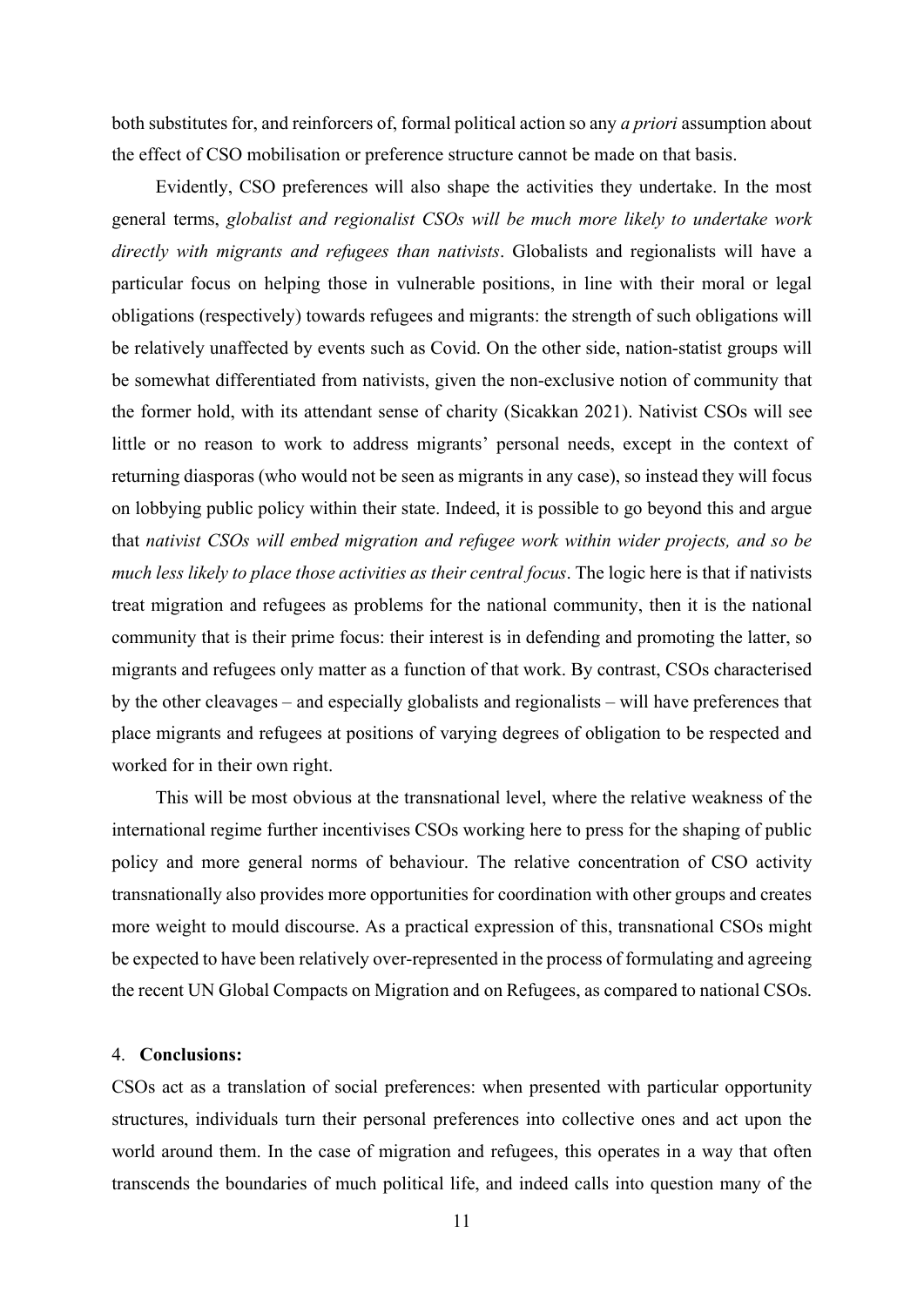fundamentals of the system of state organisation. The role of the migrant and of the refugee in relation to the communities of their source and of their destination and the extent of the moral, political or legal obligations they might deserve are topics that have generated increasing levels of public and political interest across the world in recent years.

By understanding the pattern of CSO activity in these fields we not only gain insights into an important level of social and political activity, but we also stand to better understand the ways in which societies more generally constitute and understand themselves: CSOs are as much mirrors to social preferences as they are translators. The model outlined in this paper establishes a number of testable expectations about the existence, volume, preferences and activities of CSOs within and across states, in a way that also allows for us to make more sense of the global ecosystem of migration and refugee policy. In so doing, it also opens up the possibility of better understanding how CSOs might be influential – on migrants and refugees directly, on national policy, or on the international order – and how that might be used to advance improved outcomes for all.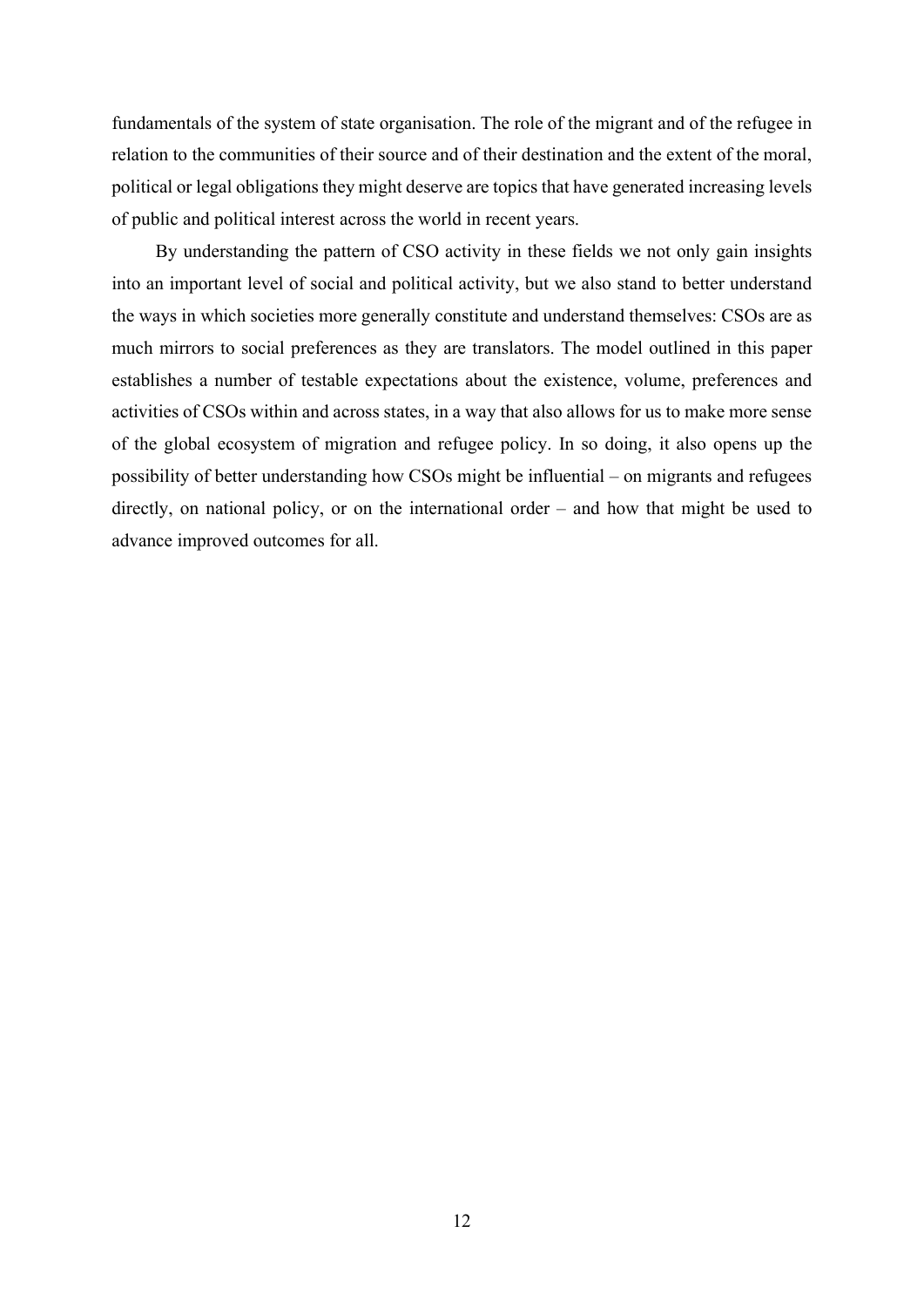#### Acknowledgements:

Thanks to comments from Daniela Irrera, Hakan Sicakkan and others.

#### Bibliography:

- Arzheimer, K. and Carter, E., 2006. Political opportunity structures and right-wing extremist party success. European Journal of Political Research, 45(3), pp.419-443.
- Arzheimer, K. and Carter, E., 2009. How (not) to operationalise subnational political opportunity structures: A critique of Kestilä and Söderlund's study of regional elections. European Journal of Political Research, 48(3), pp.335-358.
- Benford, R.D. and Snow, D.A., 2000. Framing processes and social movements: An overview and assessment. Annual review of sociology, 26(1), pp.611-639.
- Betts, A. and Milner, J., 2019. Governance of the Global Refugee Regime. Research Paper 13, World Refugee Council Research Paper Series, May 2019, available at: https://www.cigionline.org/publications/governance-global-refugee-regime/, accessed 2 June 2020.
- EUFRA, 2020. 'December 2020 update NGO ships involved in search in the Mediterranean and legal proceedings against them', information note, European Union Agency for Fundamental Rights, 18 December 2020, available at: https://fra.europa.eu/en/publication/2020/december-2020-update-ngo-ships-involvedsearch-and-rescue-mediterranean-and-legal, accessed 18 June 2021.
- Feischmidt, M., Pries, L. and Cantat, C. eds., 2019. Refugee protection and civil society in Europe. Cham: Palgrave Macmillan.
- Hooghe, L. and Marks, G., 2018. Cleavage theory meets Europe's crises: Lipset, Rokkan, and the transnational cleavage. Journal of European Public Policy, 25(1), pp.109-135.
- Kitschelt, H.P., 1986. Political opportunity structures and political protest: Anti-nuclear movements in four democracies. British journal of political science, pp.57-85.
- Larruina, R., Boersma, K. and Ponzoni, E., 2019. Responding to the Dutch asylum crisis: Implications for collaborative work between civil society and governmental organizations. Social Inclusion, 7(2), pp.53-63.
- Pries, L., 2018. Refugees, civil society and the state: European experiences and global challenges. Edward Elgar Publishing.
- Princen, S. and Kerremans, B., 2008. Opportunity structures in the EU multi-level system. West European Politics, 31(6), pp.1129-1146.